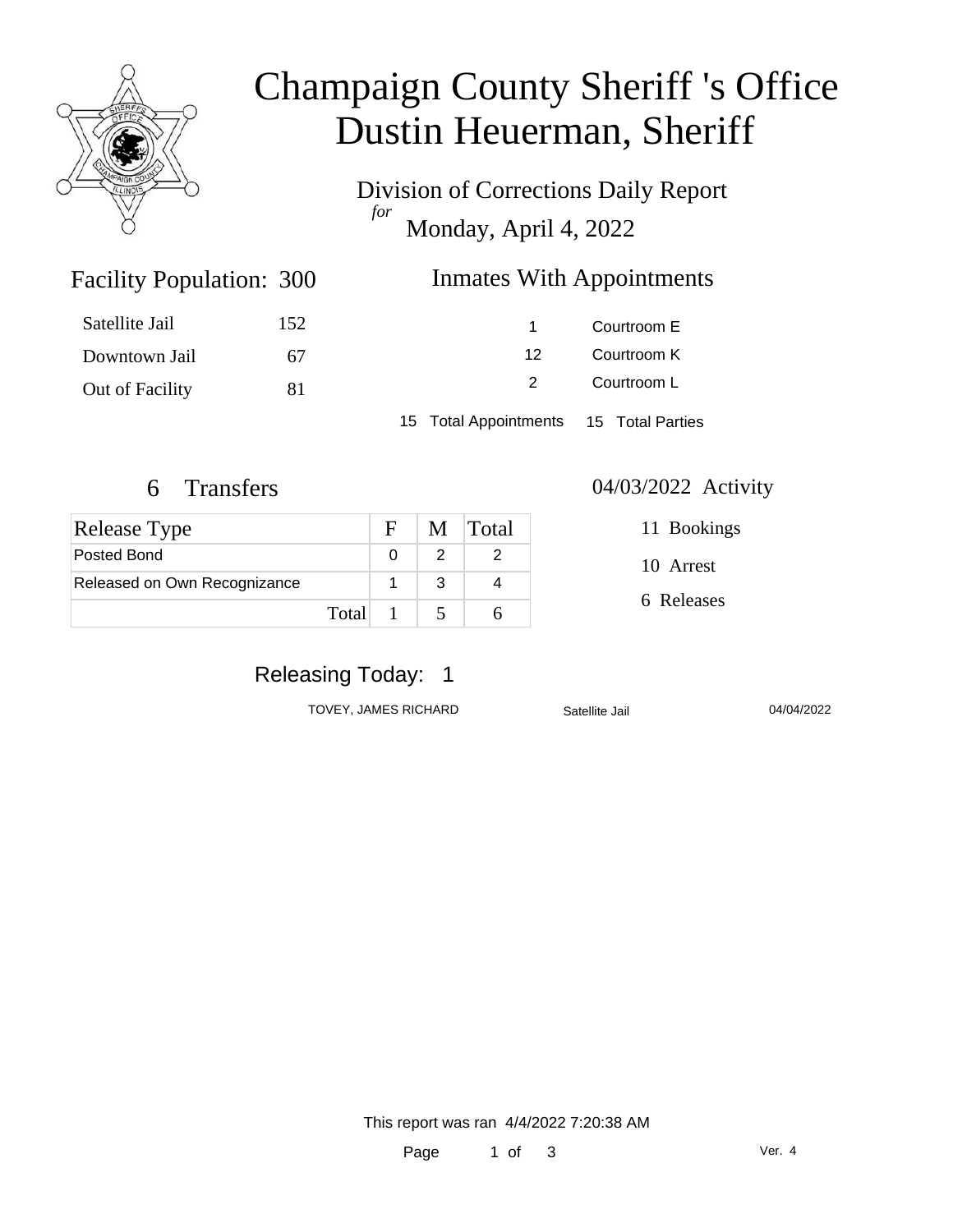

# Champaign County Sheriff 's Office Dustin Heuerman, Sheriff

Division of Corrections Daily Report *for* Monday, April 4, 2022

#### Custody Status Count

- Electronic Home Dentention 11
	- Felony Arraignment 17
	- Felony Pre-Sentence 7
		- Felony Pre-Trial 221
	- Felony Pre-Trial DUI 6
	- Felony Sentenced CCSO 7
	- Felony Sentenced IDOC 21
		- Hold Other 1
		- Hold Sentenced IDOC 1
	- Misdemeanor Arraignment 3
		- Misdemeanor Pre-Trial 3
			- Remanded to DHS 2
				- Total 300

This report was ran 4/4/2022 7:20:38 AM